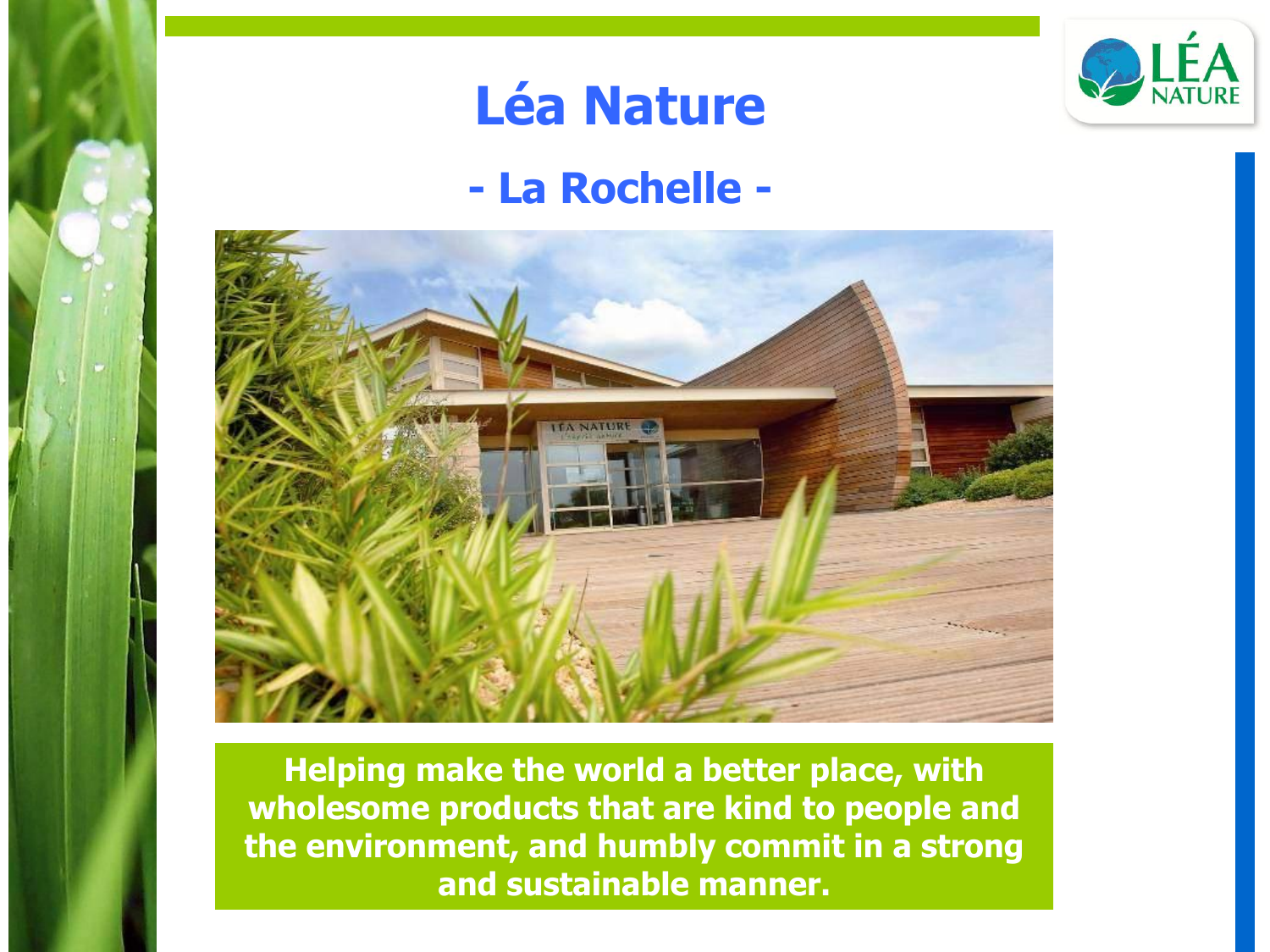# **Who are we?**



- Léa Nature is a family-owned independent group. It was established in 1993 by Charles Kloboukoff, CEO and founder, with *the aim of making natural, organic certified products available to everyone.*
- The development of the company is based on an combination of **economy and ethics** in an **environmental and societal approach**.
- We found our acts on our **four fundamental values,** which also **guide our innovations**:
	- Commitment to nature
	- Ethical behaviour
	- Pioneering spirit
	- **Responsibility**

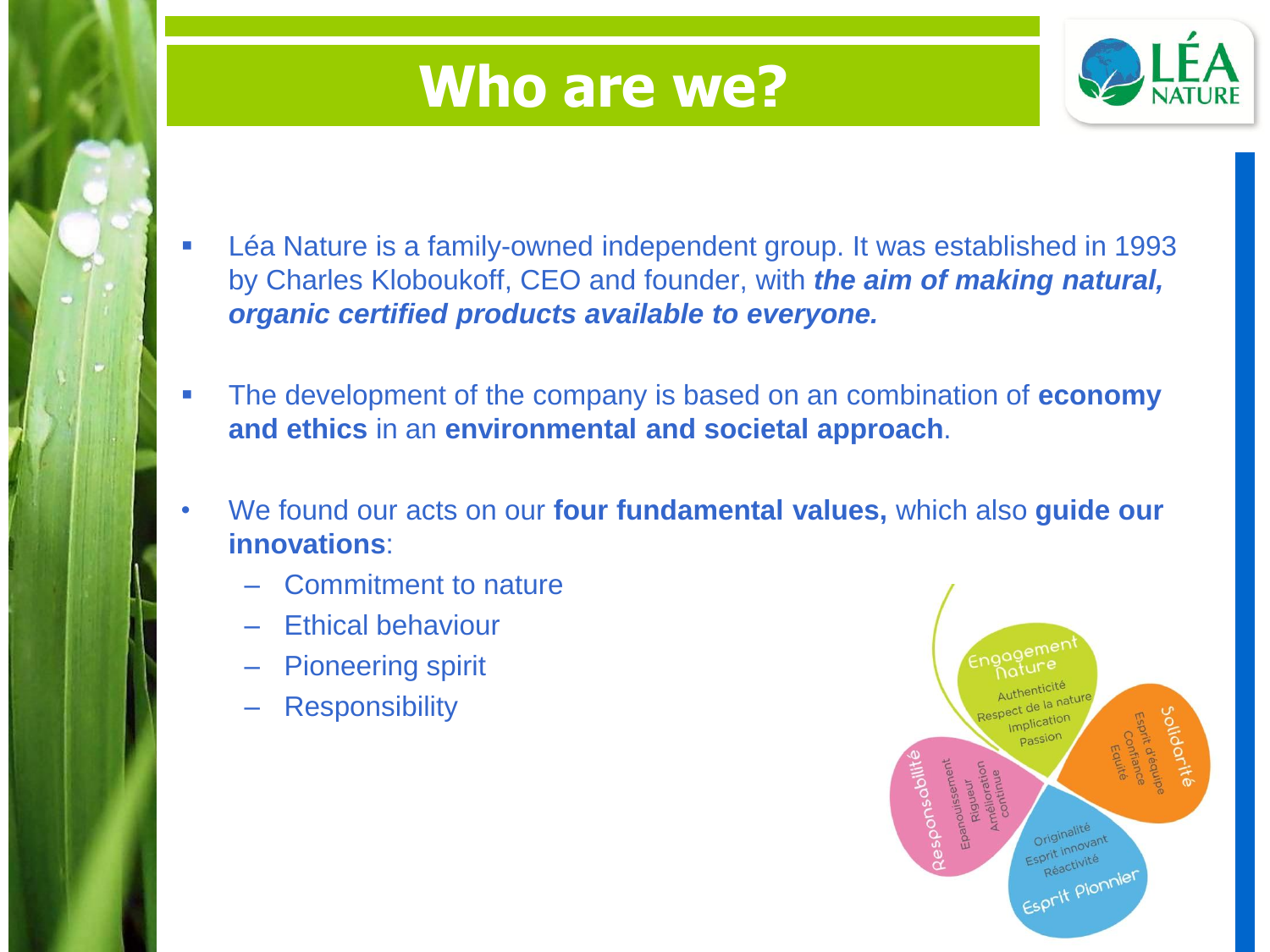#### **Why do we have a special interest in innovation?**

![](_page_2_Picture_1.jpeg)

**Economic crisis 2009-12** > Consolidate our positions by means of **innovative product reengineering** on our main ranges: > Zip stand-up sachets, wholegrain cereals, express pasta, "Producteurs Régionaux" logo, quest for taste excellence… > Slowly but surely up to 700 FTE & 110 M€

**20 years in 2013…** > **Empowered our innovations** to get a longlasting competitive asset: > **New and exclusive ingredients**, **compostable tea bags**, **palm-free** brand, wide **gluten-free** offer…  $> 870$  FTF & 180 M€ in 2015

#### **Teens in 2008**

> Arrival of distributor's brands **> Innovate with more sophisticated products:**

> Specific origins, fair-trade products, health & nutrition claims, pack service… > 400 FTE & 90 M€

**We grew through innovation!**

**Child in 1999** > Innovation = **launch natural and organic products** in a

market where it was new > 200 FTE and 25 M€

**Born in 1993** > No choice but innovate to exist: **> Innovation is vital and natural for Léa**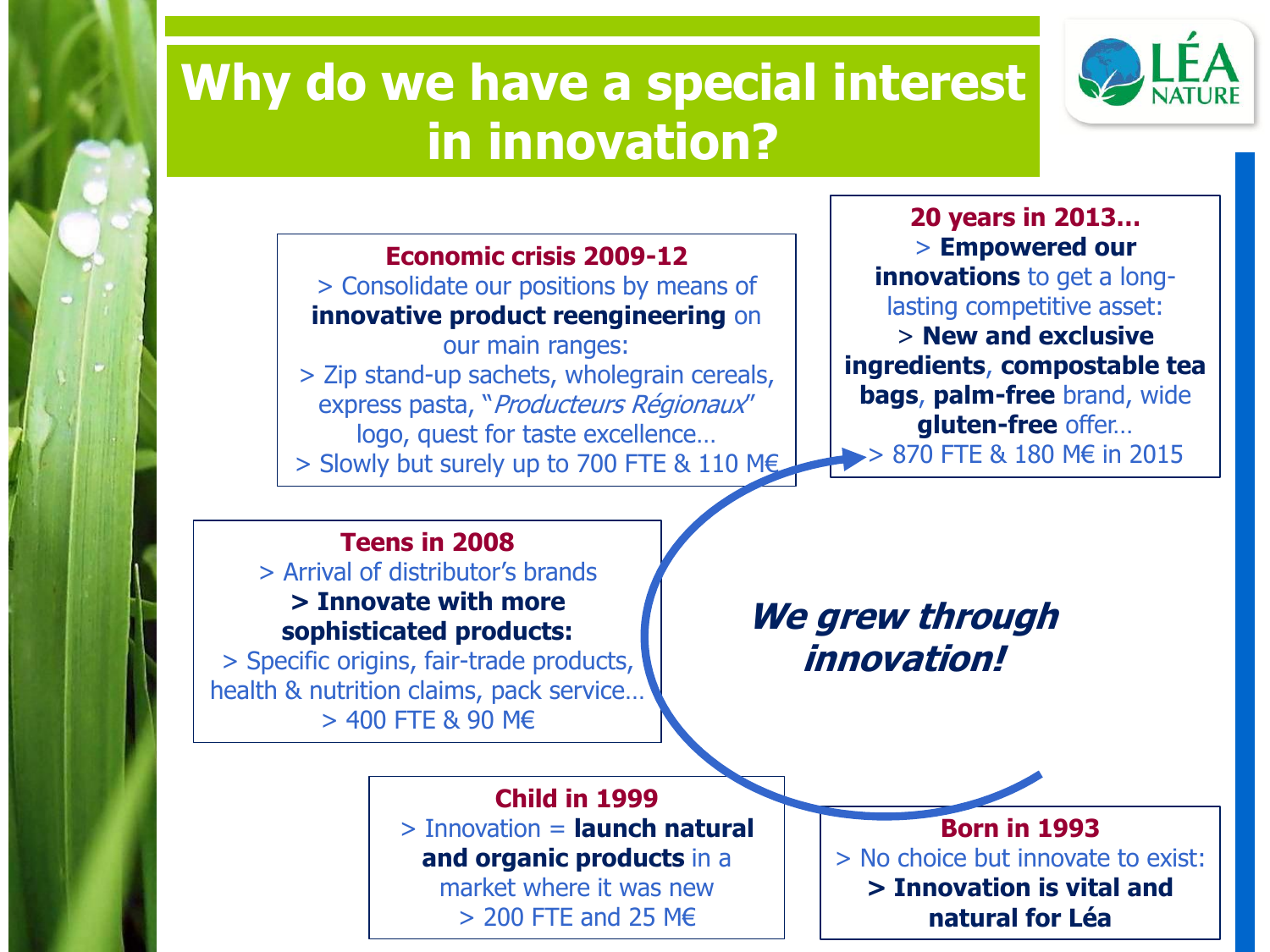#### **What type of innovation have we recently implemented?**

![](_page_3_Picture_1.jpeg)

![](_page_3_Figure_2.jpeg)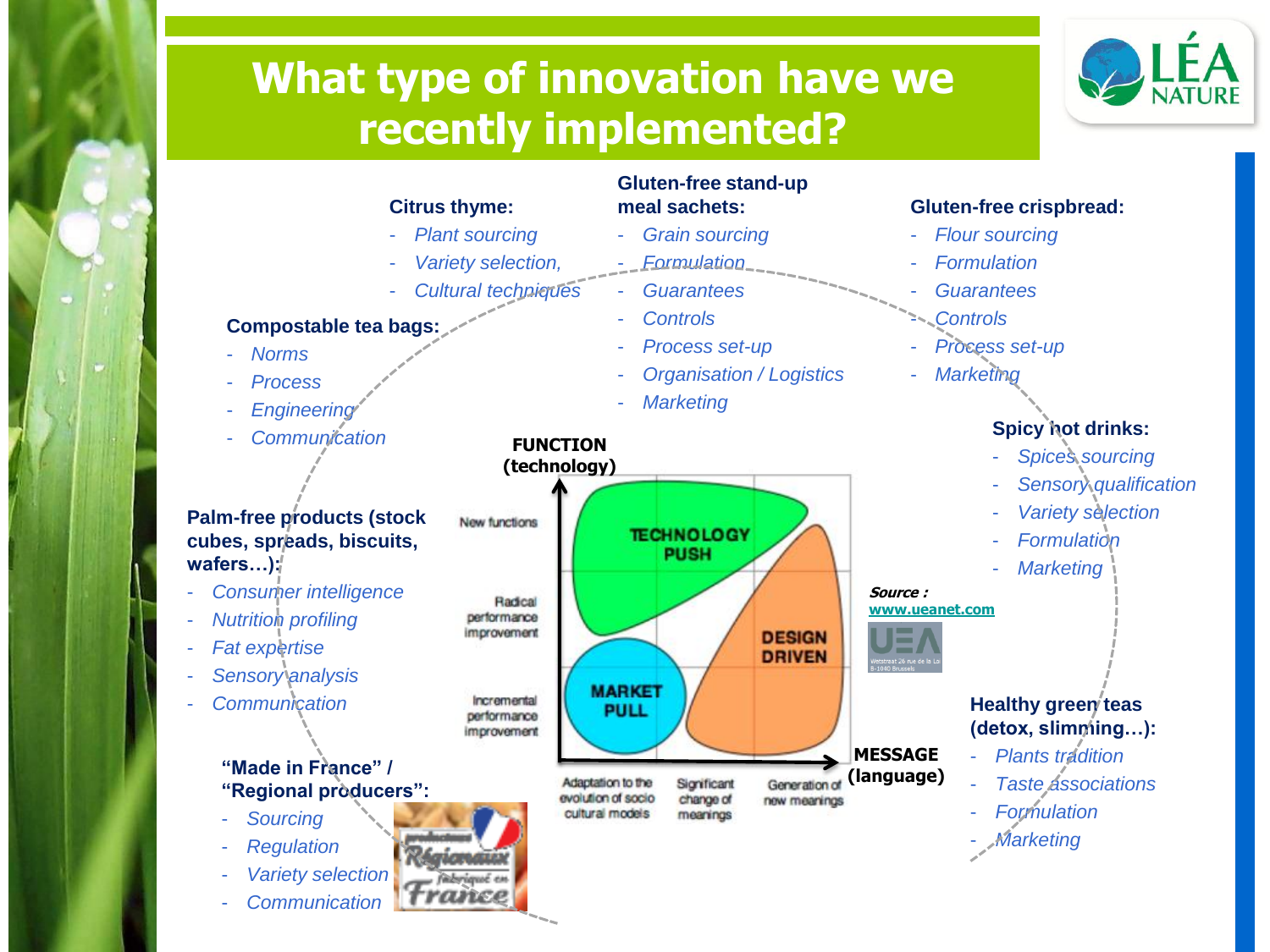![](_page_4_Picture_0.jpeg)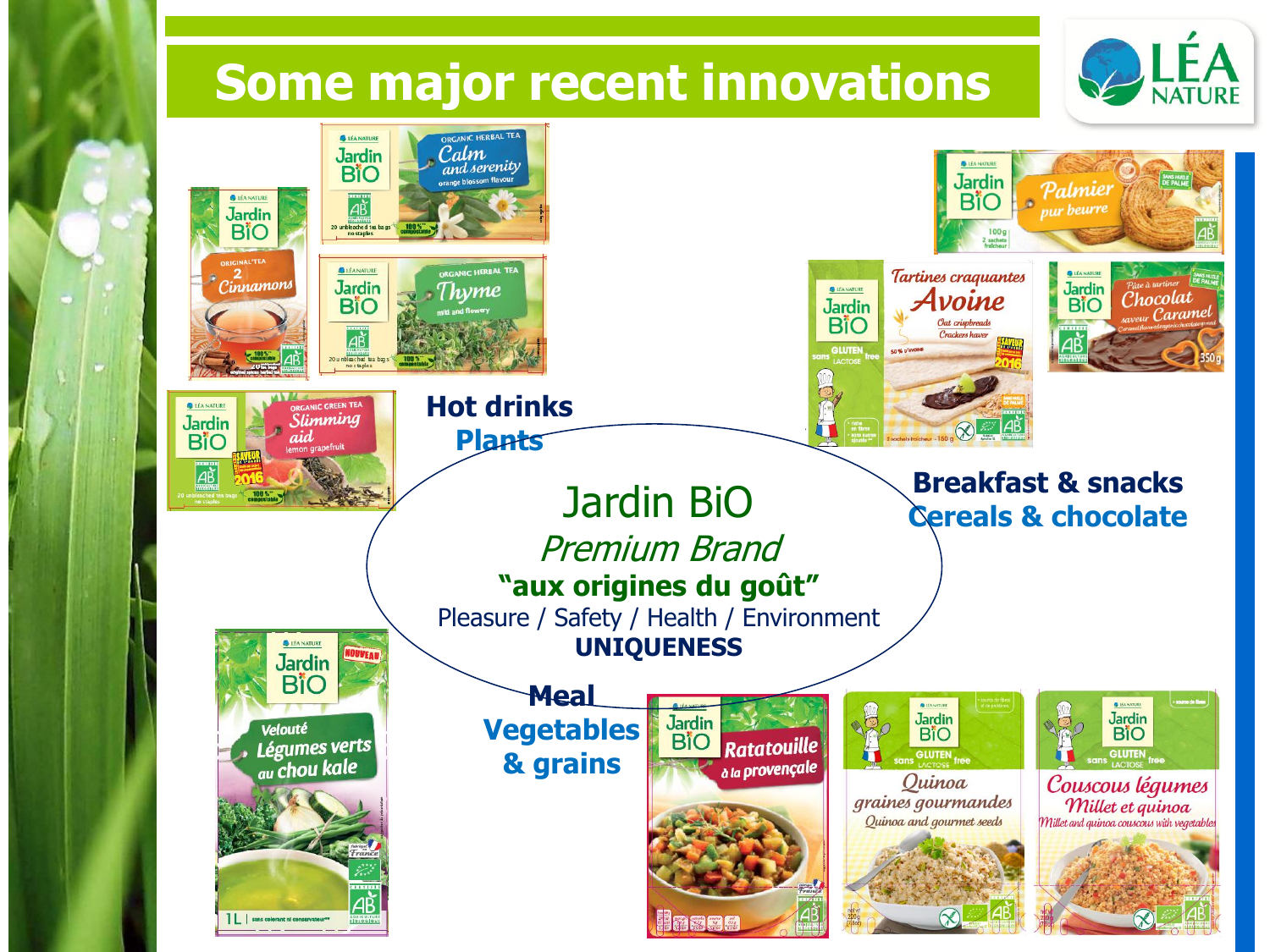## **Public benefit of innovations**

![](_page_5_Picture_1.jpeg)

|                                    | Public benefit of innovation in organic foods - Example of Léa Nature |                                             |                                                    |                                                          |                                                 |                                                          |
|------------------------------------|-----------------------------------------------------------------------|---------------------------------------------|----------------------------------------------------|----------------------------------------------------------|-------------------------------------------------|----------------------------------------------------------|
|                                    | <b>Economy</b>                                                        | <b>Community</b>                            | <b>Environment</b>                                 | <b>Health</b>                                            | <b>Safety</b>                                   | <b>Pleasure</b>                                          |
| "Producteurs<br>Régionaux"         | Develop local<br>organic farming                                      | <b>Foster local</b><br>employment           | Less $km = less$<br>CO <sub>2</sub>                | Less $km = less$<br>pollution                            | = easier control                                | Better traceability Capitalise on local<br>cuisine       |
| Palm-free<br>products              |                                                                       | Foster EU<br>employment                     | Less mono-culture                                  | Less saturated<br>fatty acids                            |                                                 |                                                          |
| Compostable<br>tea bags            | Invest in modern<br>manufacturing<br>line                             |                                             | No staples (20T/y) No-GMO material<br>Home compost | (paper & cotton)                                         | Unbleached paper<br>Vegetal inks                |                                                          |
| <b>Citrus thyme</b>                | Develop new<br>organic cultures                                       | Valorise a<br>traditional plant             |                                                    | Fosters thyme<br>consumption                             |                                                 | New and greedy<br>taste                                  |
| <b>Gluten-free</b><br>meal sachets | Increase site<br>technicity and<br>added value                        | Develop local<br>expertise                  | Less pack weight<br>$=$ less CO2                   | Make wholesome<br>food available to<br>more people       |                                                 | Original tastes &<br>$textures = ancient$<br>ingredients |
| <b>Gluten-free</b><br>crispbread   | Increase site<br>technicity and<br>added value                        | Develop local<br>expertise                  | Less mono-culture                                  | Organic<br>$ing$ redients = no<br>GMO risk               |                                                 | Original tastes &<br>$textures = ancient$<br>ingredients |
| <b>Spicy hot drinks</b>            |                                                                       | Valorise spices<br>from specific<br>origins |                                                    | Make "ayurveda"<br>benefits available<br>for more people |                                                 | New and unique<br>flavours                               |
| <b>Healthy green</b><br>teas       | Valorise tea<br>market                                                |                                             |                                                    | Synergy between<br>green tea and<br>healthy plants       | Organic tea =<br>lower risk of<br>contamination | Make green tea<br>pleasant for more<br>people            |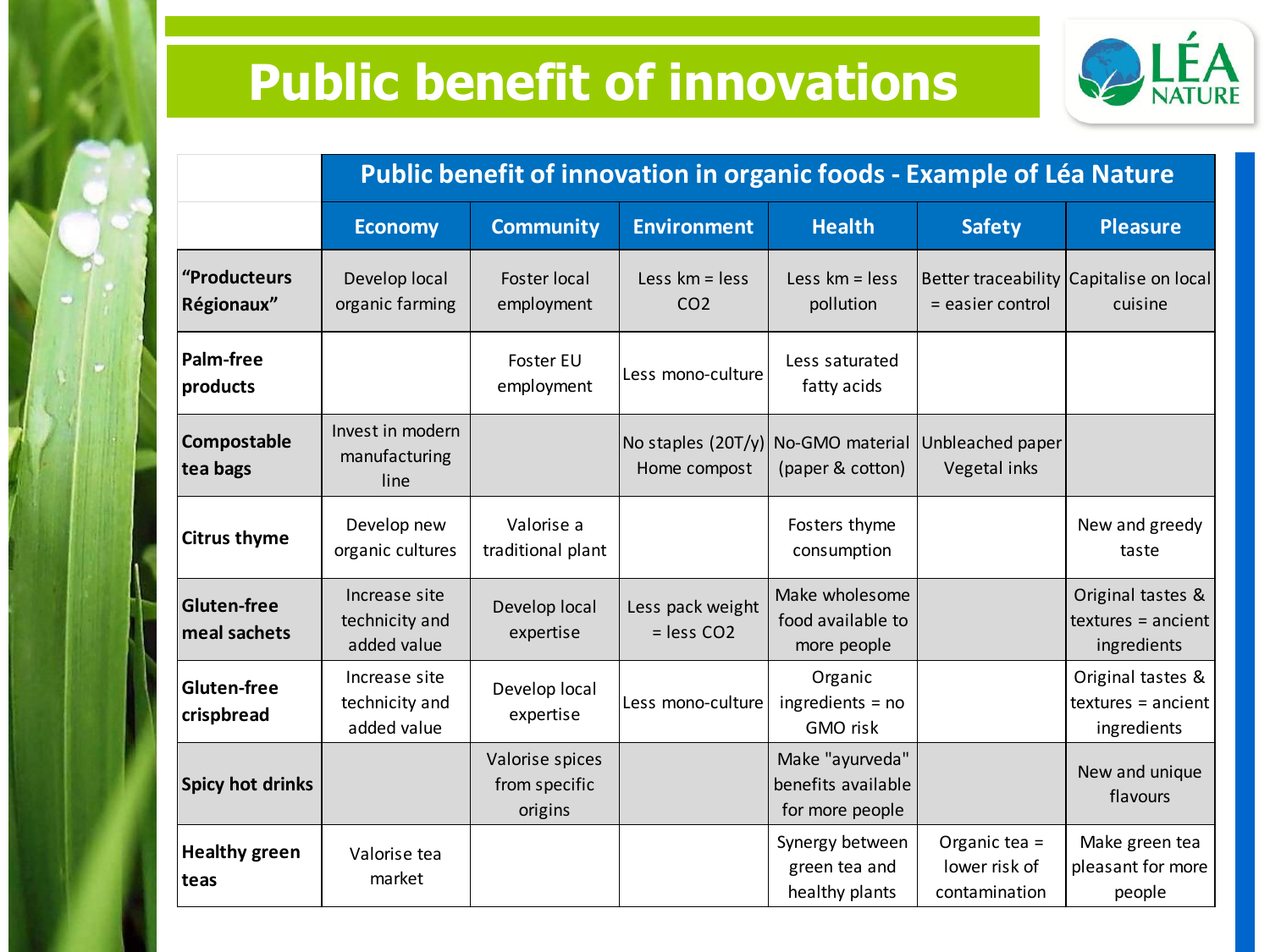## **Our further needs in terms of research and innovation**

![](_page_6_Picture_1.jpeg)

**Ingredients**: safe, tasty, healthy, original, unique, low carbon impact… And available throughout years!

**Process**: safe, natural, respecting ingredients, enhancing nutrition, optimising ageing… And affordable locally!

**Guarantees**: organic, and what more? Gluten-free, lactose-free, X-free, vegan, raw, healthy, X-friendly… Traceability up to field **Sensory profile**: nice

Innovation

**Packaging**: safe, ecological, convenient, premium, design… And affordable locally!

**Nutrition profile**: less sugar,  $\vert$  And constant in time! less salt, less SFA… And distinctive vs competitors!

colour, pleasant scent, greedy taste, unique and pleasant texture…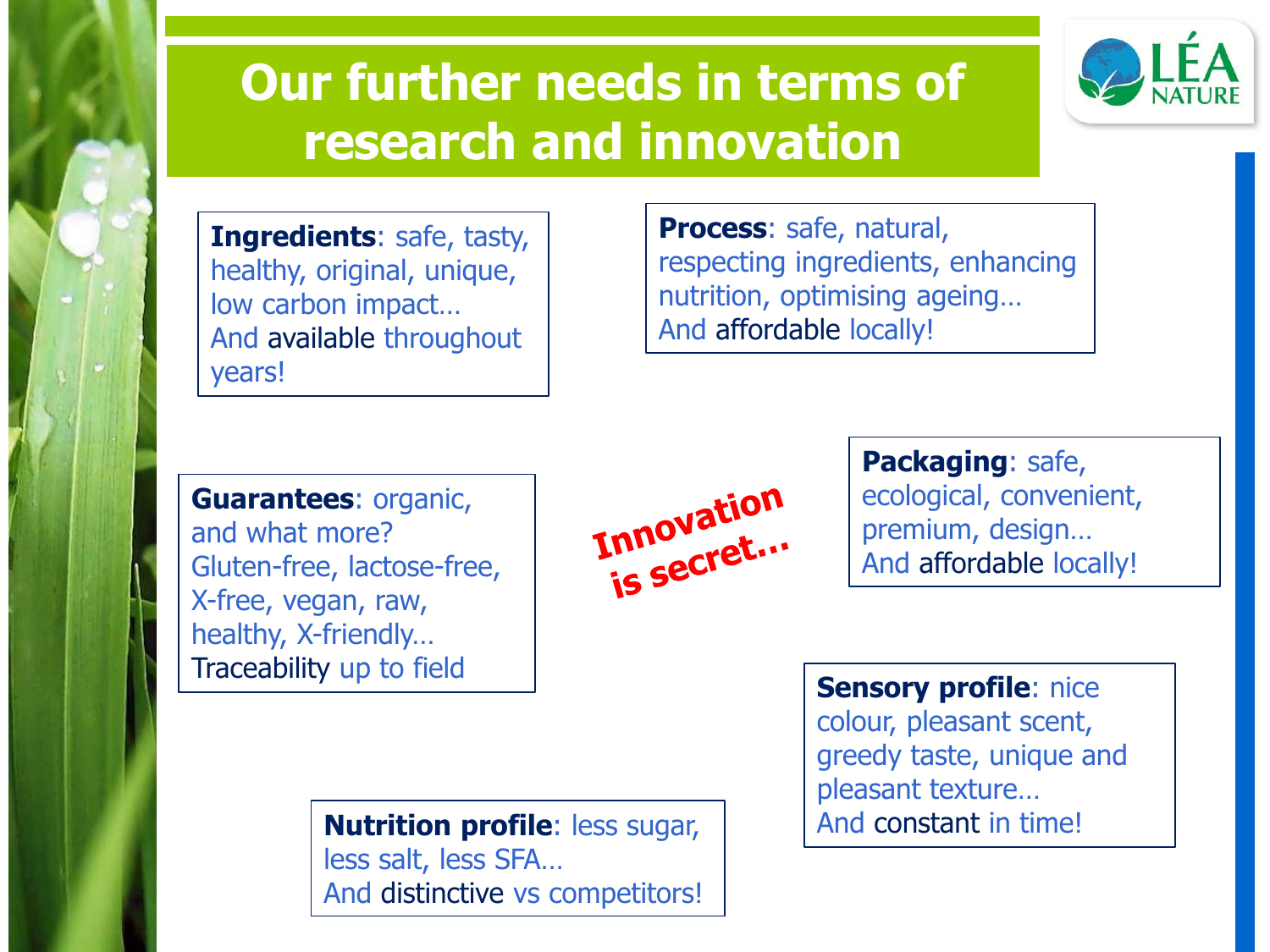## **How can the EU Commission support us in innovation? 1/2**

![](_page_7_Picture_1.jpeg)

#### **What do we need to keep growing through innovation?**

- **Stable regulatory** background, and ubiquitous application throughout member states (*eg* IER, organic flavors…).
- **Public aids for organic transition** in EU, to make local innovative ingredients and supplies more available for certified transformers.
- **Public aids for 1<sup>st</sup> transformation and storage facilities** dedicated to organic raw materials and ingredients.
- Fund national and European **marketing studies** to understand what are the **consumers expectations** in terms of [deficient] organic offers: ingredients, tastes, food-forms, packaging, information, services…